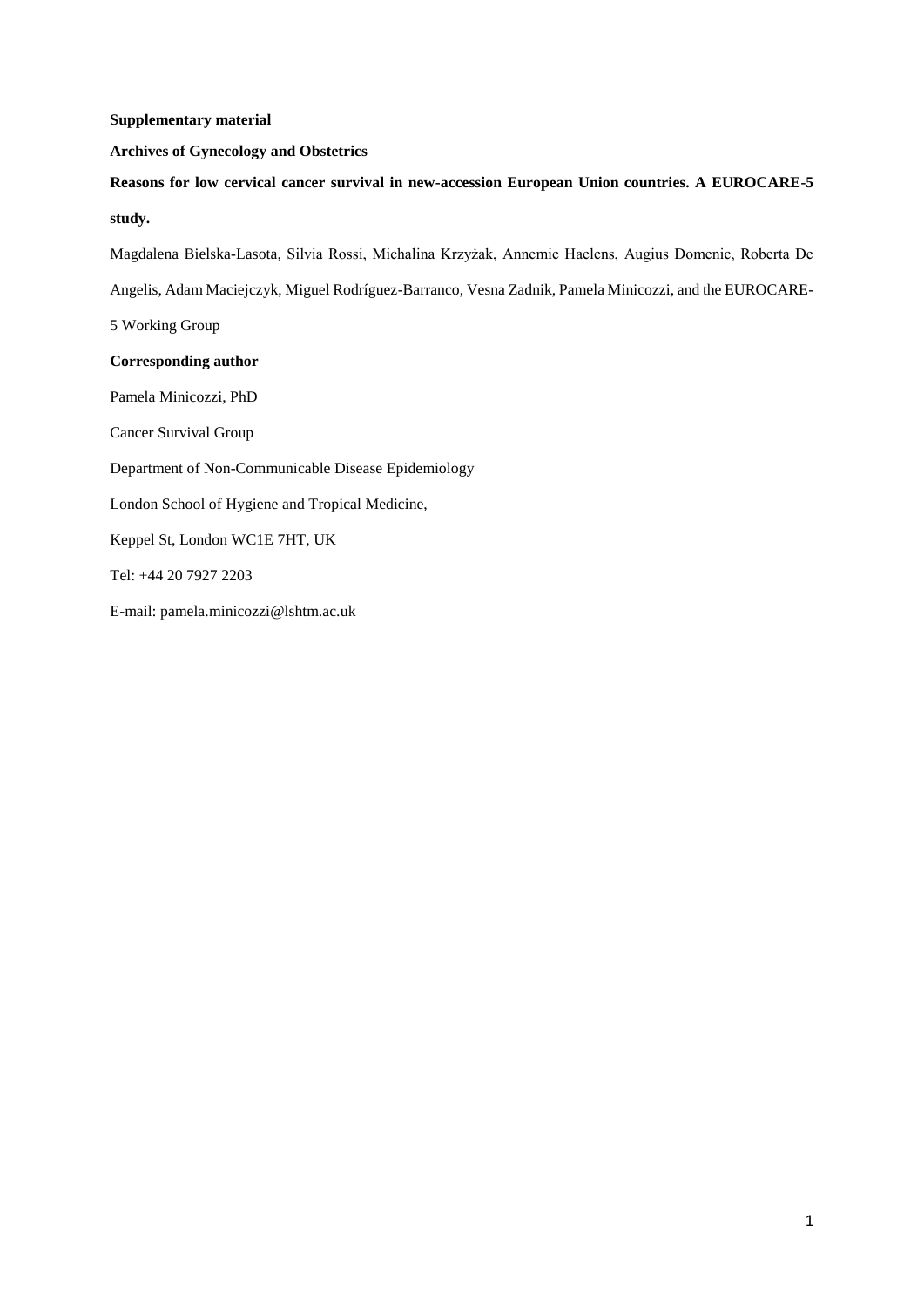| <b>Region/Country</b>  | <b>Cancer registry</b> |                   | Analysis by                  |  |  |  |  |
|------------------------|------------------------|-------------------|------------------------------|--|--|--|--|
|                        |                        | <b>Morphology</b> | <b>Stage at</b><br>diagnosis |  |  |  |  |
| <b>Northern Europe</b> |                        |                   |                              |  |  |  |  |
| Finland                | Finland                | A                 |                              |  |  |  |  |
| Iceland                | Iceland                | A                 |                              |  |  |  |  |
| Norway                 | Norway                 | A                 | B                            |  |  |  |  |
| Sweden                 | Sweden                 | A                 |                              |  |  |  |  |
| <b>Ireland and UK</b>  |                        |                   |                              |  |  |  |  |
| Ireland                | Ireland                | A                 |                              |  |  |  |  |
| United Kingdom         | England                | A                 |                              |  |  |  |  |
|                        | Northern Ireland       | A                 |                              |  |  |  |  |
|                        | Scotland               | A                 |                              |  |  |  |  |
|                        | Wales                  | A                 |                              |  |  |  |  |
| <b>Central Europe</b>  |                        |                   |                              |  |  |  |  |
| Austria                | Austria                | A                 | B                            |  |  |  |  |
| Belgium                | Flanders               | A                 |                              |  |  |  |  |
| France                 | <b>Bas Rhin</b>        | A                 |                              |  |  |  |  |
|                        | Calvados               | A                 |                              |  |  |  |  |
|                        | Doubs                  | A                 |                              |  |  |  |  |
|                        | Hérault                | A                 |                              |  |  |  |  |
|                        | Isère                  | A                 |                              |  |  |  |  |
|                        | Loire Atlantique       | A                 |                              |  |  |  |  |
|                        | Manche                 | A                 |                              |  |  |  |  |
|                        | Somme                  | A                 |                              |  |  |  |  |
|                        | Tarn                   | A                 |                              |  |  |  |  |
| Germany                | Brandenburg            | A                 |                              |  |  |  |  |
|                        | <b>B</b> remen         | A                 |                              |  |  |  |  |
|                        | Hamburg                | A                 |                              |  |  |  |  |
|                        | Mecklenburg-West       | A                 |                              |  |  |  |  |
|                        | Pomerania              |                   |                              |  |  |  |  |
|                        | Munich                 | A                 |                              |  |  |  |  |
|                        | North Rhine Westphalia | A                 |                              |  |  |  |  |
|                        | Saarland               | A                 |                              |  |  |  |  |
|                        | Saxony                 | A                 |                              |  |  |  |  |
| Switzerland            | <b>Basel</b>           | A                 |                              |  |  |  |  |
|                        | Geneva                 | A                 |                              |  |  |  |  |
|                        | Grisons                | A                 | B                            |  |  |  |  |
|                        | St. Gallen             | A                 |                              |  |  |  |  |
|                        | Ticino                 | A                 |                              |  |  |  |  |
|                        | Valais                 | A                 |                              |  |  |  |  |
| The Netherlands        | The Netherlands        | A                 |                              |  |  |  |  |
| <b>Southern Europe</b> |                        |                   |                              |  |  |  |  |
| Croatia                | Croatia                | A                 |                              |  |  |  |  |
| Italy                  | Alto Adige             | A                 |                              |  |  |  |  |
|                        | Biella                 | A                 |                              |  |  |  |  |
|                        | Catanzaro              | A                 |                              |  |  |  |  |
|                        | Ferrara                | A                 |                              |  |  |  |  |
|                        | Firenze-Prato          | A                 |                              |  |  |  |  |
|                        | Friuli Venezia Giulia  | A                 |                              |  |  |  |  |
|                        | Genova                 | A                 |                              |  |  |  |  |
|                        | Latina                 | A                 |                              |  |  |  |  |
|                        | Mantova                | A                 |                              |  |  |  |  |
|                        | Milano                 | A                 |                              |  |  |  |  |
|                        | Modena                 | A                 |                              |  |  |  |  |
|                        | Napoli                 | A                 |                              |  |  |  |  |
|                        | Nuoro                  | A                 |                              |  |  |  |  |

**Supplementary Table 1.** List of the 85 population-based cancer registries (CRs) included in the morphology  $(A)$  and stage (B) analyses, by European region and country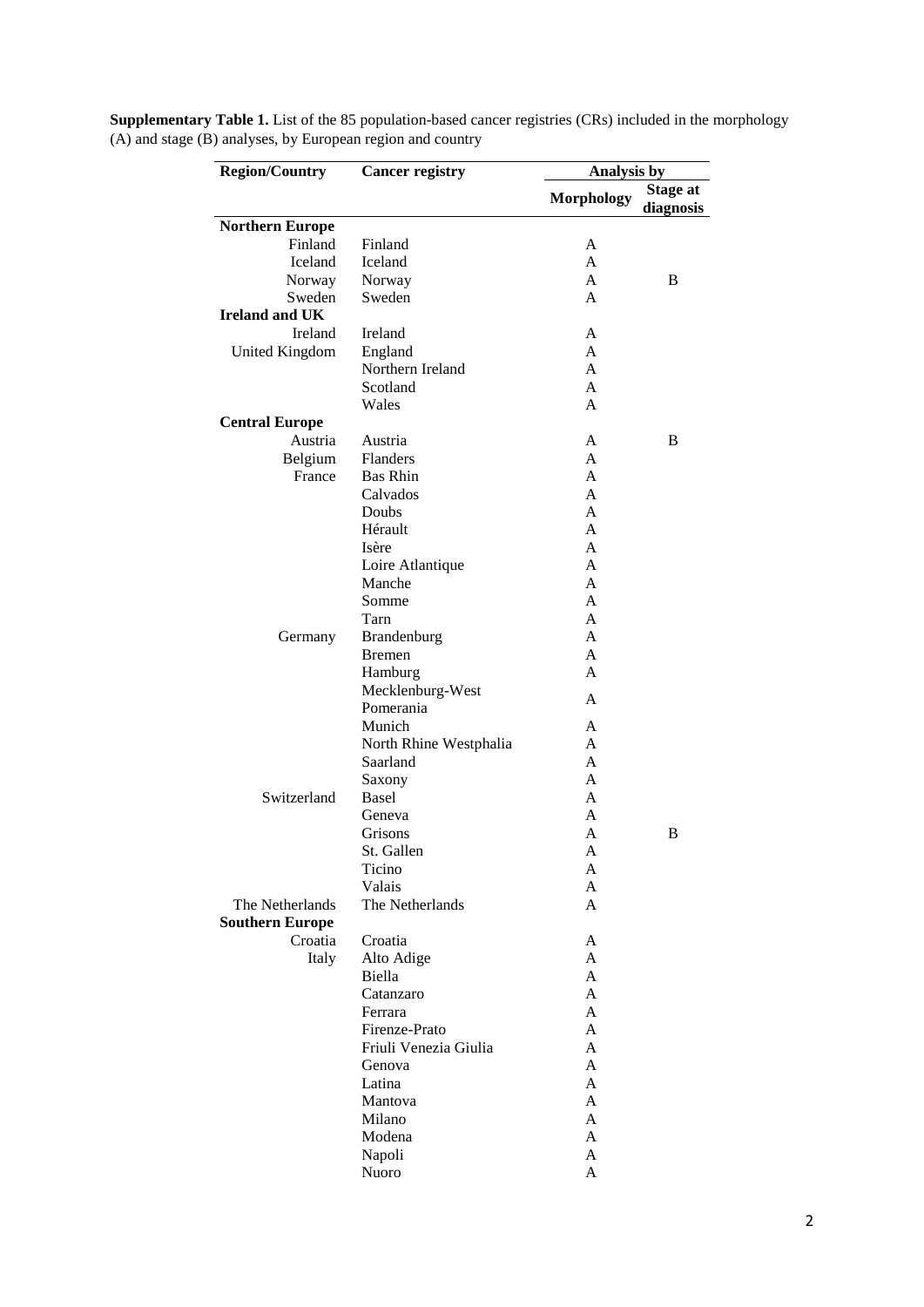|                       | <b>Total CRs</b>      | 85           | 8 |
|-----------------------|-----------------------|--------------|---|
| Slovakia              | Slovakia              | A            | B |
|                       | Lower Silesia         | A            | B |
|                       | Kielce                | A            |   |
| Poland                | Cracow                | A            |   |
| Lithuania             | Lithuania             | A            |   |
| Latvia                | Latvia                | A            |   |
| Estonia               | Estonia               | A            |   |
| Czech Republic        | Czech Republic        | A            |   |
| Bulgaria              | Bulgaria              | A            |   |
| <b>Eastern Europe</b> |                       |              |   |
|                       | Tarragona             | $\mathsf{A}$ |   |
|                       | Navarra               | A            | B |
|                       | Murcia                | A            |   |
|                       | Granada               | A            |   |
|                       | Girona                | A            |   |
|                       | Cuenca                | A            |   |
| Spain                 | <b>Basque Country</b> | A            |   |
| Slovenia              | Slovenia              | A            | B |
|                       | Southern Portugal     | A            |   |
|                       | Northern Portugal     | A            |   |
| Portugal              | Açores                | A            |   |
| Malta                 | Malta                 | A            |   |
|                       | Veneto                | A            |   |
|                       | Varese                | A            |   |
|                       | Umbria                | A            |   |
|                       | Trento                | $\mathsf{A}$ |   |
|                       | Trapani               | $\mathsf{A}$ |   |
|                       | Torino                | $\mathsf{A}$ |   |
|                       | Sondrio               | A            |   |
|                       | <b>Siracusa</b>       | $\mathsf{A}$ |   |
|                       | Sassari               | $\mathsf{A}$ |   |
|                       | Salerno               | A            |   |
|                       | Romagna               | A            |   |
|                       | Reggio Emilia         | A            |   |
|                       | Ragusa                | A            |   |
|                       | Parma                 | A            | B |
|                       | Palermo               | A            |   |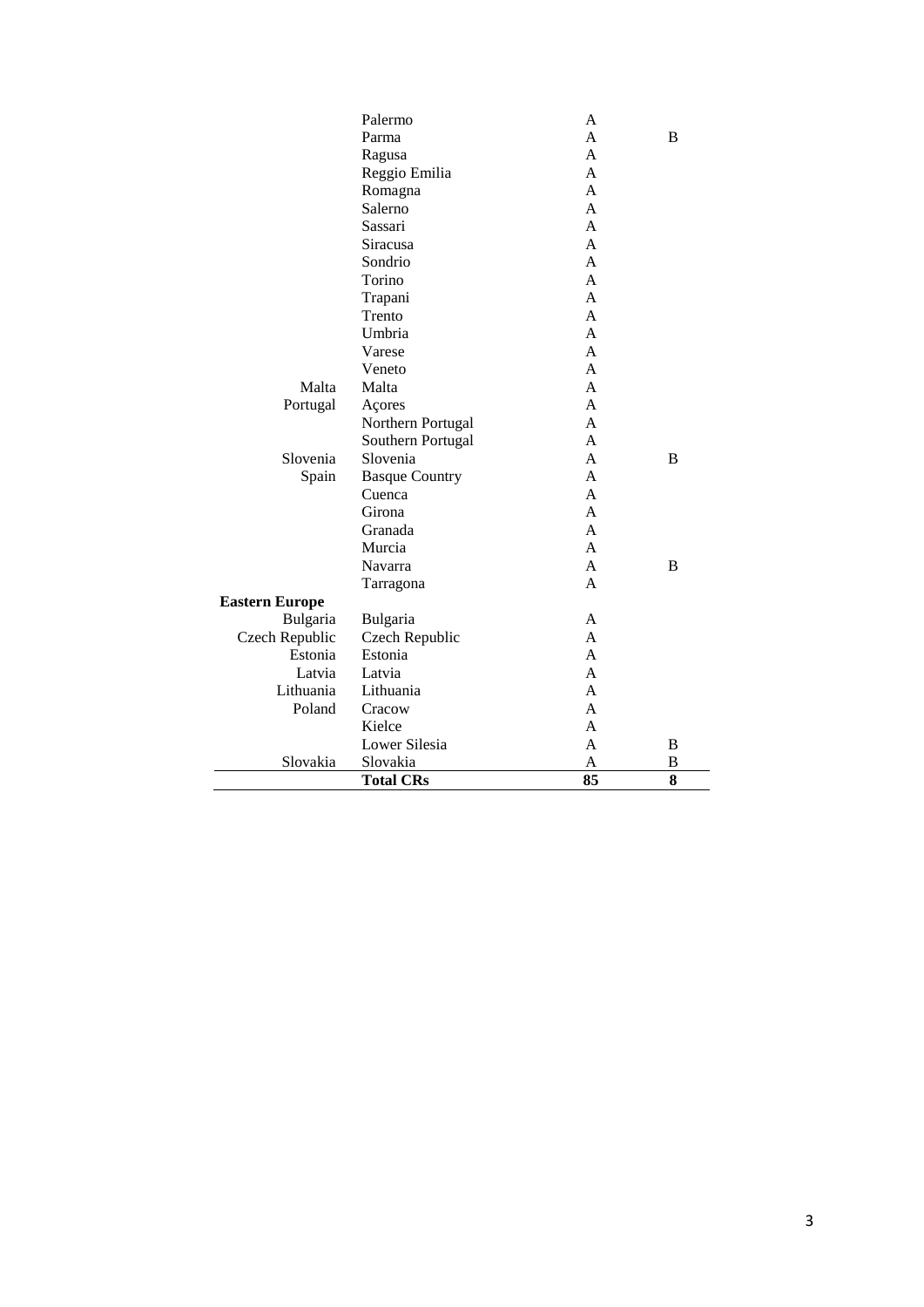**Supplementary Table 2.** Definition of the three morphological subgroups analysed for women diagnosed with cervical cancer in 2000-2007 in 28 European countries

|                                                 | Morphological ICDO-3 <sup>a</sup> codes                                                                                                                                                                                                                                                                                                                                                                                                                                                                                                                                                                                     |
|-------------------------------------------------|-----------------------------------------------------------------------------------------------------------------------------------------------------------------------------------------------------------------------------------------------------------------------------------------------------------------------------------------------------------------------------------------------------------------------------------------------------------------------------------------------------------------------------------------------------------------------------------------------------------------------------|
| Morphological subgroup                          |                                                                                                                                                                                                                                                                                                                                                                                                                                                                                                                                                                                                                             |
| Squamous tumour                                 | 8051, 8052, 8070, 8071, 8072, 8076, 8082, 8083                                                                                                                                                                                                                                                                                                                                                                                                                                                                                                                                                                              |
| Microinvasive squamous<br>cell carcinoma (MSCC) | 8076                                                                                                                                                                                                                                                                                                                                                                                                                                                                                                                                                                                                                        |
| Glandular tumours                               | 8140, 8144, 8262, 8310, 8380, 8384, 8441, 8480, 8482, 8490                                                                                                                                                                                                                                                                                                                                                                                                                                                                                                                                                                  |
| Other malignancies <sup>b</sup>                 | 8000-8005, 8010-8013, 8015, 8020-8022, 8030-8033, 8040-8042, 8044-<br>8046, 8050, 8073-8075, 8078, 8084, 8098, 8120, 8123-8124, 8130, 8141,<br>8143, 8147, 8190, 8200, 8201, 8210-8211, 8230, 8240-8241, 8245-8246,<br>8255, 8260-8261, 8263, 8320, 8323, 8382-8383, 8410, 8430, 8440, 8450,<br>8460-8461, 8470, 8472, 8481, 8500, 8503, 8510, 8550, 8560, 8570, 8572,<br>8574-8575, 8720, 8730, 8746, 8770, 8772, 8800-8803, 8805, 8810, 8830,<br>8850, 8852, 8890-8891, 8895-8896, 8900-8901, 8910, 8920, 8930, 8931,<br>8933, 8935, 8950-8951, 8980, 8940, 8990, 9071, 9100, 9105, 9110, 9364,<br>9473, 9540, 9571, 9581 |

<sup>a</sup> ICDO-3, third revision of the International Classification of Diseases for Oncology; <sup>b</sup> Including non-pertinent locations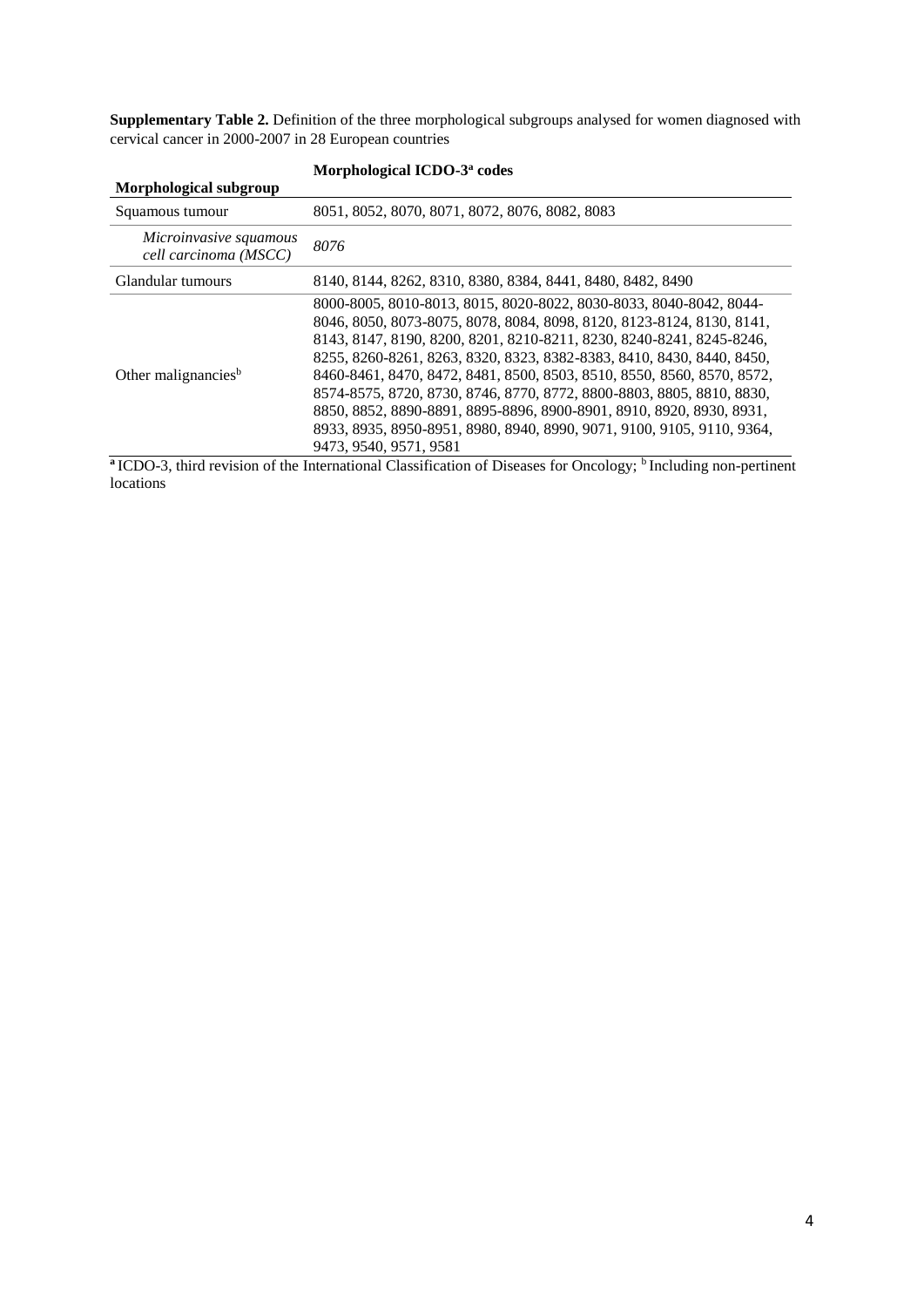|                                      |  |  |  | Supplementary Table 3. Proportion (%) of microinvasive squamous cell carcinoma (MSCC) relative to the number of squamous cervical cancers (No.) diagnosed in 2000- |
|--------------------------------------|--|--|--|--------------------------------------------------------------------------------------------------------------------------------------------------------------------|
| 2007, overall and by European region |  |  |  |                                                                                                                                                                    |

| Age at<br>diagnosis | <b>All cases</b> |               | $New MS^{\rm a}$ |               | 0ther<br>countries <sup>a</sup> |                | <b>Northern</b><br><b>Europe</b> |               | <b>Ireland and</b><br><b>United Kingdom</b> |               | Central<br><b>Europe</b> |               | <b>Southern</b><br><b>Europe</b> |               | <b>Eastern</b><br><b>Europe</b> |               |
|---------------------|------------------|---------------|------------------|---------------|---------------------------------|----------------|----------------------------------|---------------|---------------------------------------------|---------------|--------------------------|---------------|----------------------------------|---------------|---------------------------------|---------------|
| (years)             | No.              | $\frac{6}{9}$ | No.              | $\frac{0}{0}$ | No.                             | $\frac{6}{10}$ | No.                              | $\frac{6}{9}$ | No.                                         | $\frac{6}{9}$ | No.                      | $\frac{6}{9}$ | No.                              | $\frac{6}{6}$ | No.                             | $\frac{0}{0}$ |
| 15-29               | 3.837            | 22.0          | 044. ا           | 17.9          | 2,793                           | 23.6           | 292                              | 20.2          | l.761                                       | 25.7          | 580                      | 21.0          | 277                              | 19.1          | 927                             | 17.3          |
| 30-44               | 24.575           | 13.9          | 8.423            | 10.2          | 16.152                          | 15.9           | .747                             | 17.2          | 6,488                                       | 19.2          | 5,816                    | 13.7          | 3.162                            | 13.2          | 7,362                           | 9.0           |
| 45-54               | 16.354           | 7.0           | 7,281            | 5.5           | 9.073                           | 8.1            | 883                              | 9.5           | 2.811                                       | 10.0          | 3.684                    |               | 2.497                            | 7.2           | 6.479                           | 5.1           |
| 55-64               | 11.828           | 3.8           | 5.100            | 3.0           | 6,728                           | 4.5            | 753                              | 2.9           | 2.111                                       | 6.4           | 2.475                    | 4.2           | .,880                            | 3.3           | 4,609                           | 2.8           |
| 65-74               | 9.270            | 2.4           | 3,435            | 2.5           | 5,835                           | 2.4            | 577                              | 2.4           | ,758                                        | 1.6           | 2.270                    | 3.0           | 1,670                            | 2.8           | 2,995                           | 2.2           |
| $\geq$ 75           | 8649             | 1.2           | 2.071            | $\cdot$ 3     | 6,578                           |                | 905                              | 1.5           | 2.201                                       | 0.8           | 2.291                    | 1.5           | .469                             | 0.7           | ,783                            | 1.4           |

<sup>a</sup> MS, Member States. The *new MS* corresponded to the 10 countries (Bulgaria, Croatia, Czech Republic, Estonia, Latvia, Lithuania, Malta, Poland, Slovakia, Slovenia) that joined the European Union in 2004 or later; the *Other countries* corresponded to the remaining 18 countries participating to the EUROCARE-5 study (Finland, Iceland, Norway, Sweden, Ireland, UK-England, UK-Northern Ireland, UK-Scotland, UK-Wales, Austria, Belgium, France, Germany, Switzerland, The Netherlands, Italy, Portugal, Spain).